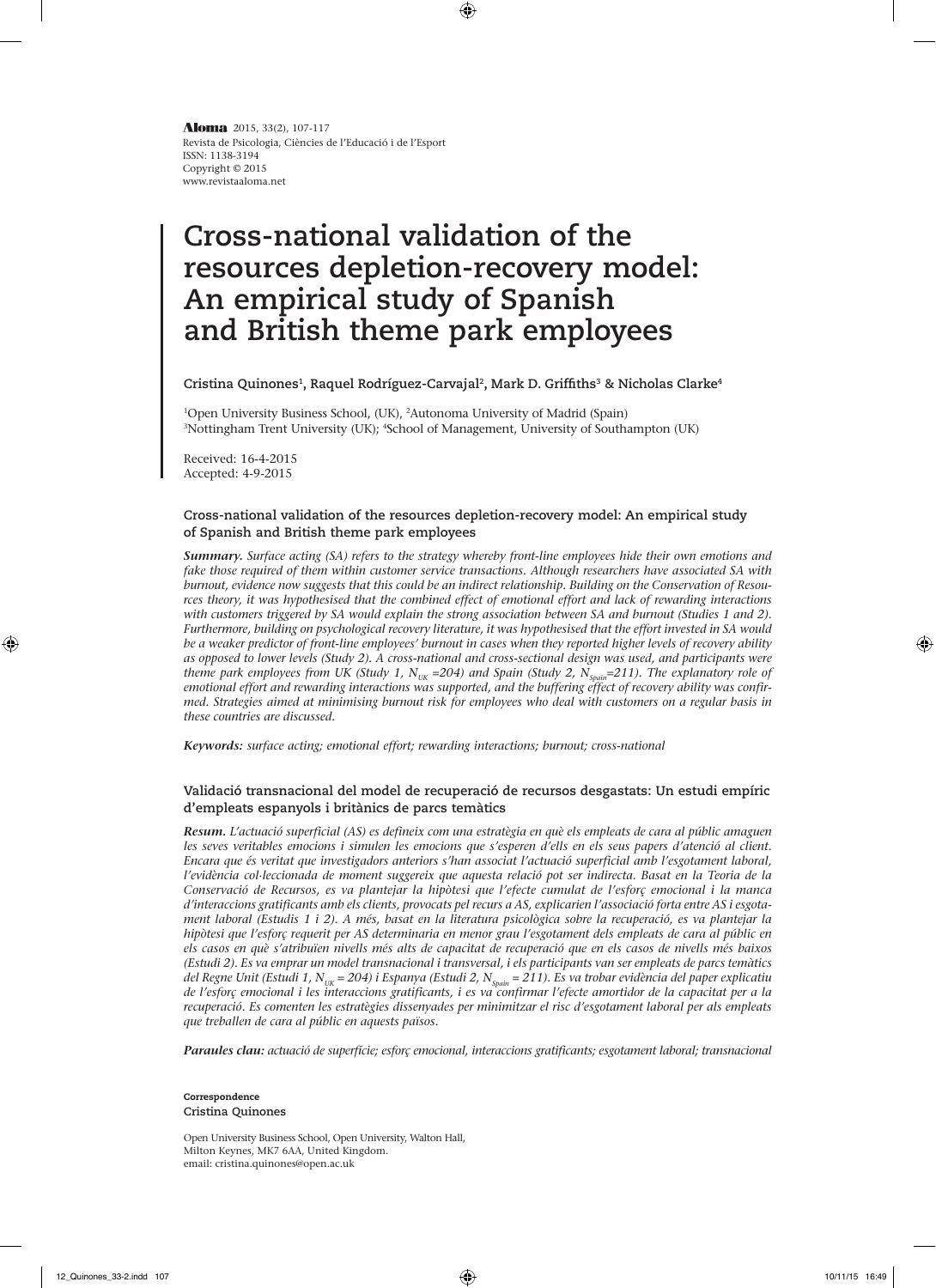#### **Introduction**

Appearing cheerful and remaining calm when dealing with a challenging customer, are just two examples of the emotionally laden work that front-line employees in the leisure and tourism industry engage in on a daily basis (e.g. Bozionelus & Kiamou, 2008). Since employees may not always feel the emotions they have to display, they either fake these emotions (i.e., Surface Acting [SA]), or attempt to feel the emotions they have to express in order to appear more genuine (i.e., Deep Acting [DA]). Whether employees engage in SA or DA appears to be critical with regards to how these strategies affect their psychological and physical wellbeing. Researchers usually associate DA with positive outcomes such as professional efficacy and job satisfaction (e.g., Hülshegera & Schewe, 2011). In contrast, SA is linked to burnout, a chronic stress syndrome comprised of emotional exhaustion, cynicism and low professional efficacy (e.g., Karatepe & Uludag, 2008). However, increasing evidence suggests that the relationship between SA and burnout may be indirect. Consequently, the mechanisms that contribute to burnout when individuals fake their emotions to meet role requirements should be identified and explained (Goodwin, 2011). Understanding these mechanisms is crucial to minimise the risk of burnout in front-line leisure employees (Karatepe & Uludag, 2008). In addition to the impairment of employee wellbeing, burnout is associated with a range of negative organisational outcomes including low productivity, absence from work, and desire to leave the organisation (Han, Bonn & choo, 2016; Hobfoll & Shirom, 2001; Guy, Newman & Mastracci, 2014).

According to the Conservation of Resources Theory (COR) (Hobfoll & Shirom, 2001), individuals invest resources in response to environmental demands. If, over time, they do not recover these resources, there is a high likelihood of burnout (Brotherdige & Lee, 2002). When demands consist of displaying appropriate emotions to customers (i.e., display rules), employees invest their resources in ensuring that their emotions match those required by their occupational role (Grandey, Fisk, & Steiner, 2005; grandey, 2015). In line with COR, it is expected that employees who fail to recover the effort they exert in managing their emotions through satisfactory interactions with customers will eventually experience burnout. Additionally, psychological recovery studies suggest that employees can also recover resources that they expend at work through unrelated enjoyable activities outside work. For instance, if one spends too many hours in front of the computer for work-related purposes, it is unlikely that completing chores requiring the use of IT after work will lead to effective recovery (e.g., Sonnentag & Fritz, 2007). Instead, engaging in activities that do not involve the same psychological systems, such as practising physical exercise, socialising or meditating, is more likely to enable daily recovery. Thus, researchers have found that both engaging in activities that help employees relax in their spare time and their ability to detach from work function to restore their energy resources and prevent stress accumulation (Sonnentag & Fritz, 2007). In view of this, individuals' ability to engage in recovery experiences (as a potential moderator of the effort that occurs with meeting the job's emotional requirements) is also tested.

In short, with the resource depletion-recovery model developed in this study, the present authors aimed to clarify how burnout unfolds in individuals who frequently engage in SA in order to cope with the emotional requirements of their job. These findings should contribute to developing focused interventions that minimise the resources depletion process that occurs as a result of work-related emotion regulation**.**  Since a cross-national validation approach using British and Spanish samples was adopted, the study's findings allow for a greater level of generalisation than previous studies which have been either too reliant on Anglo-Saxon samples, and/or used a single-country for their model testing.

### **Theory and hypothesis**

The Conservation of Resources (COR) theory builds on classic stress and motivational theory to offer a dynamic model that explains how burnout develops (Hobfoll & Shirom, 2001). According to COR, individuals strive to achieve a balance between the resources they invest and the resources they receive as a result of their effort. A state of energy depletion will eventually arise if, in response to environmental demands, individuals simultaneously maintain a high level of resource investment and fail to recover these resources. Displaying the emotions that the job requires is a specific work demand that researchers associate with burnout in customer service employees (e.g., Grandey, Rupp & Brice, 2015). In particular, engaging in SA to meet display rules consistently correlates with burnout in both cross-sectional studies (e.g., Brotheridge & Lee, 2003) and experimental studies (e.g., Goldberg & Grandey, 2007). However, it should be noted that some studies report weaker associations between these variables. For example, Zammuner and Galli (2005) confirmed the negative impact of SA on burnout in an Italian sample of service employees, yet the effect was relatively small. Similarly, Zerbe (2000) did not find a significant correlation between SA and emotional exhaustion in a sample of flight attendants. Furthermore, Brotheridge and Grandey (2002) found that the effect of SA on emotional exhaustion disappeared once the effect of other job-related variables and negative affect were controlled for. In view of this, some researchers argue that there is an indirect correlation between SA and burnout (e.g., Goodwin, 2011; Hülshegera & Schewe, 2011). Since COR theory has identified the general underlying processes that lead to burnout, the present study builds upon this framework to explore the intervening variables in order to explain the correlation between SA and burnout.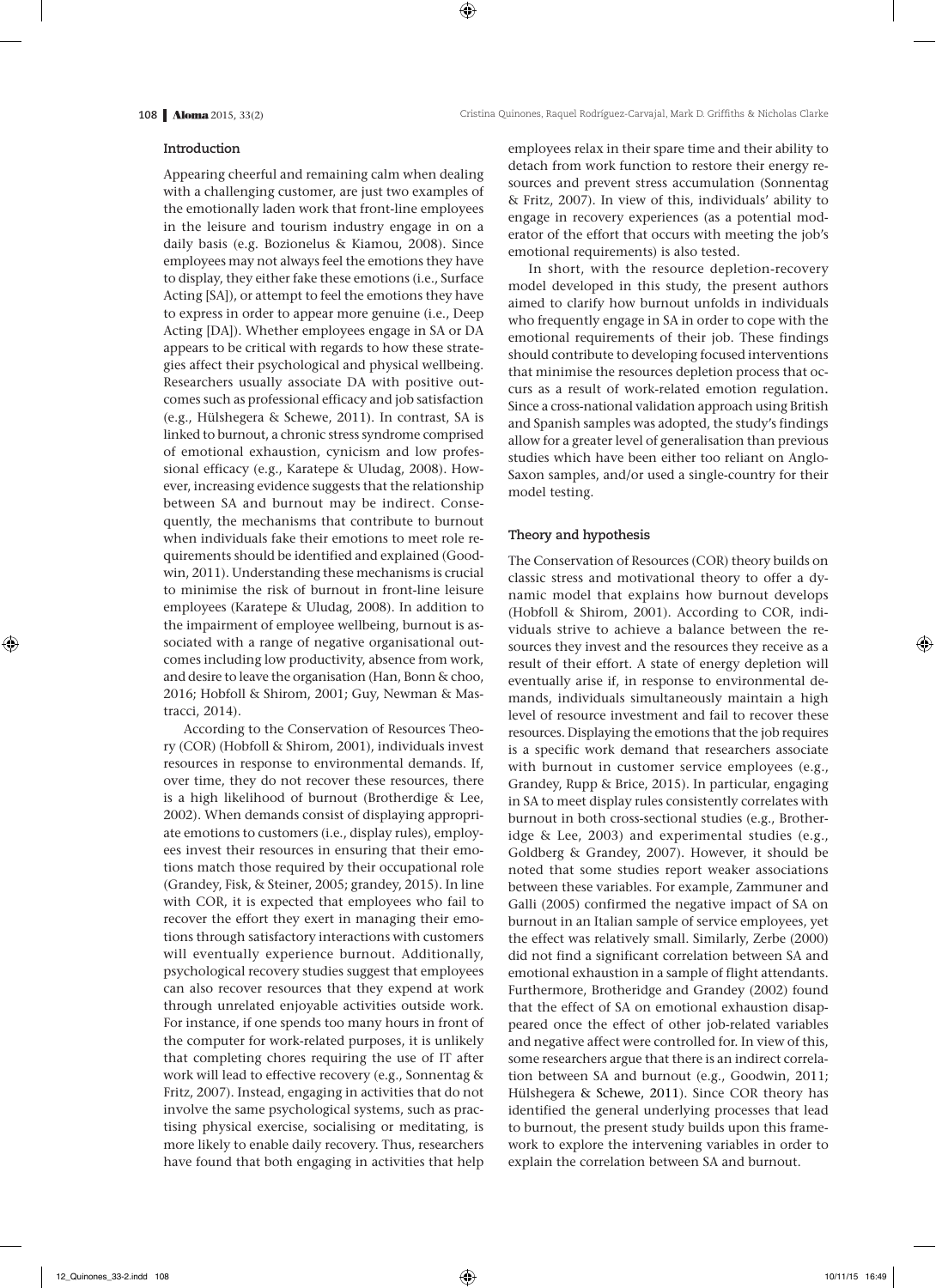One of COR theory's key tenets is that the repeated experience of objective and perceived loss, or of the threat of loss, of resources in response to environmental demands will result in energy depletion (Hobfoll & Shirom, 2001). Within customer service settings in the leisure industry, these demands are often related to how the employee ought to display specific emotions to customers. The perceived effort that is associated with this activity may be fundamental in explaining the resource loss process that eventually leads to employee burnout. In line with this, from a classic stress theory perspective, Quinones-Garcia, Rodriguez-Carvajal, & Clarke (2013) developed a measure of the perceived effort involved in meeting display rules. In their validation study with a wide range of customer service employees, the authors found that perceived emotional effort explained the associations between SA and exhaustion, the key dimension of the burnout syndrome. Building upon COR, it is also expected that individuals who perceive themselves to be exerting a high degree of effort in faking the emotions that their job requires are likely to distance themselves from the customer in an attempt to avoid further resource loss. Therefore, it is hypothesized that emotional effort strongly correlates with the overall burnout syndrome.

# *Hypothesis 1: Emotional effort is positively related to burnout.*

According to COR theory, the other fundamental and complementary process leading to burnout is the lack of resource recovery following investment. Consequently, even when situations require high resource investment, individuals can avoid burnout through successfully recovering the resources. However, engaging in SA is unlikely to help in the recovery process since, according to Côté (2005), the negative reaction of customers to employees' fake emotional displays further increases employee stress levels. Brotheridge and Lee (2002) reported evidence on the negative impact of SA on customers' interactions in customer service settings. Martínez-Íñigo, Totterdell, Alcover & Holman (2007) have reported observing a similar negative impact within a health service context. The Effort-Reward Imbalance (ERI) perspective (Siegrist, 1996) supports the negative impact of customer reactions to fake displays on employees' emotional depletion. Therefore, employees may perceive that customer recognition does not offset the effort involved in meeting the job's emotional requirements. In the context of front-line line employees within the leisure industry, where the management of customer emotions is seen as a key to the success of the service transaction (Brunner-Sperdin & Peters, 2009), employees' perceptions of the fair exchange between their own efforts and positive reactions from customers is likely to play a highly salient role in their psychological and physical wellbeing. In short, the present authors believe that the combined process of high effort involvement and low rewarding interactions with customers may explain the correlation between SA and burnout.

# *Hypothesis 2: Emotional effort and rewarding interactions fully mediate the relationship between surface acting and burnout.*

Another tenet of COR theory is that an individual's available resources may buffer the negative consequences of excessive resource investment. The theory also predicts that when not experiencing stress, people invest resources to actively build up reservoirs that help them cope with future demands. For example, practising yoga within a mindfulness program requires a certain investment of physical energy, but in the long term, individuals can potentially improve their physical condition, learn to decrease adverse emotional reactions under high demands (i.e. high arousal) and learn to evoke a mindful mindset that allows them to deal more effectively with future demands (Van Gordon, Shonin, Zangeneh, & Griffiths, 2014). Building upon this, Sonnentag and Fritz's (2007) work on psychological recovery from work-related stress suggests that for effective recovery, individuals need to invest resources in non-related work activities that lead to experiences of mastery, relaxation and/or or effective detachment from work (Sonnentag & Fritz, 2007). Thus, the ability to engage in recovery experiences is expected to negatively relate to burnout.

## *Hypothesis 3: Recovery ability negatively correlates with burnout.*

Based on the empirical evidence suggesting that recovery experiences improve wellbeing and allow for workrelated stress recovery, it is argued that these experiences could ameliorate the negative impact of emotional effort on burnout. Methodologically, some scholars consider this a moderated mediation effect (Muller, Judd & Yzerbyt, 2005). In view of this:

*Hypothesis 4: Recovery ability moderates the mediating effect of emotional effort on the relationship between surface acting and burnout. Thus, at low recovery ability levels, the correlation between emotional effort and burnout will be higher than at high levels of recovery ability.*

Two field studies were conducted to investigate the four hypotheses. It was important to conduct the research in an organisational context where work-related emotion is particularly salient. As such, data were collected from theme park employees, where workers must actively participate with their emotions to create the fun atmosphere that is required within this environment. Although theme parks in two different countries (UK and Spain) were selected, the organisations had equivalent structures and both belong to large multinational entertainment chains. Study 1 tested Hypotheses 1 and 2 among UK employees, whilst Study 2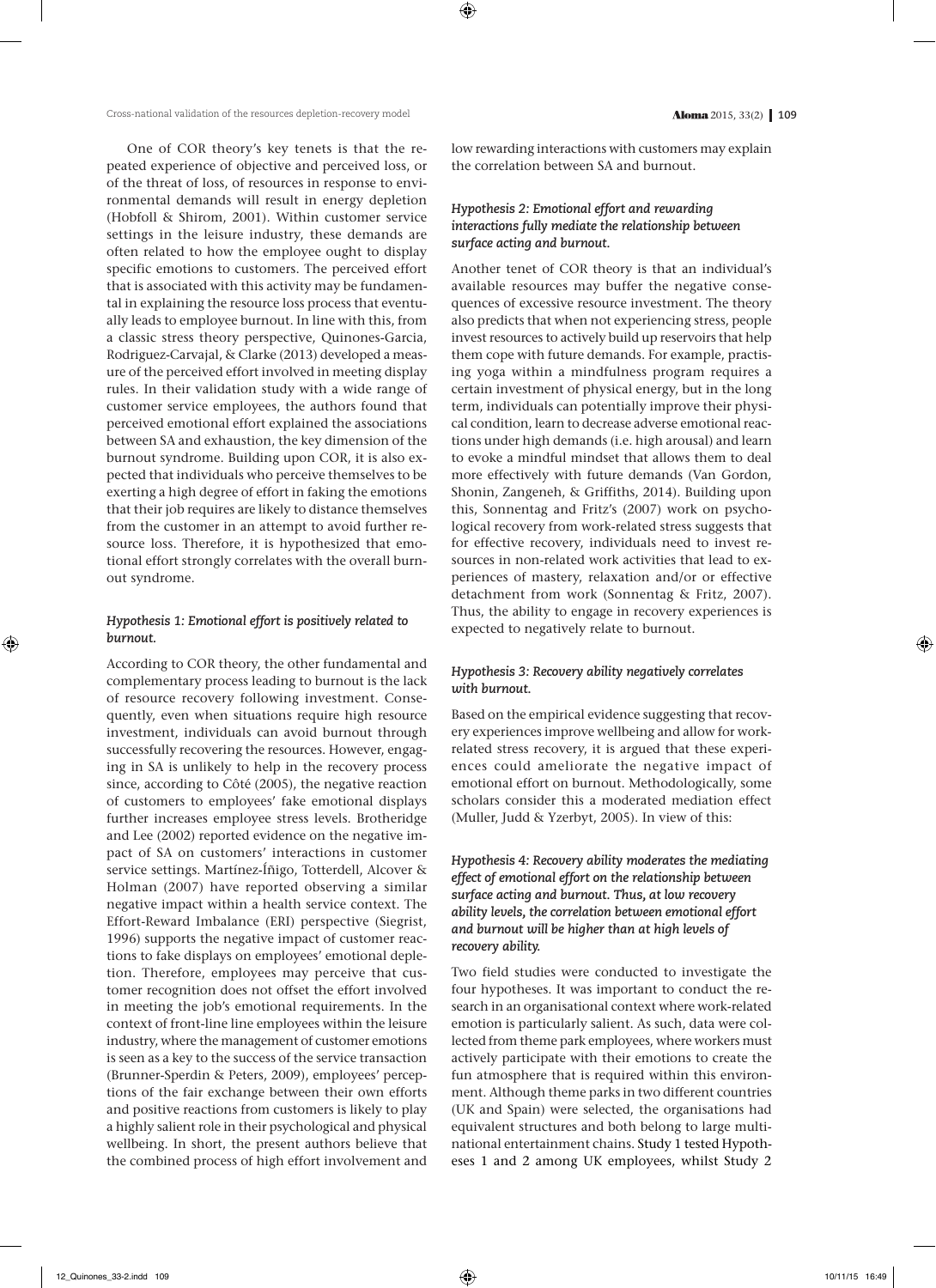tested Hypotheses 1 to 4 with Spanish employees. The study took a cross-national validation approach to test the proposed theoretical model. This approach enabled the research team to test whether the proposed mechanisms across countries (irrespective of the potential differences in the involved variable levels) could be generalised.

## **Study 1**

#### *Method*

**Recruitment and participants***.* The research team contacted the participating organisation's HR teams to request collaboration on a project studying work-related emotional skills and employee wellbeing. The companies were offered free consultation services upon completing the research project. A total of 203 employees working in a UK theme park chain participated in this study. Participants' ages ranged from 18 to 72 years old, with an average of 29 years of age. Of the sample, 36% were male and 64% were female. Participants had worked in customer service for an average of 8.3 years, and had spent an average of 3.9 years in the current organisation. They spent an average of nearly 80% of their working hours with customers.

**Instruments.** The surface acting subscale from Brotheridge and Lee (2003) was utilised to assess SA. Respondents were asked to rate the extent to which they engaged in each of the item statements when dealing with customers from 1= never to 5= always. A sample item included: «Hide my true feelings about a situation». Cronbach's alpha was .72. Burnout was assessed using Schaufeli, Leiter, Maslach and Jackson's (1996) Maslach Burnout Inventory (MBI) (1996). The scale comprises three subscales: emotional exhaustion (five items, e.g., «working all day is really a strain for me»); cynicism (five items, e.g., «I doubt the significance of my work), and professional efficacy (six items, e.g., «I have accomplished many worthwhile things in this job»). Respondents were asked to rate the extent to which they experienced each of the items in the statements from  $1 =$  never to  $5 =$  always. Cronbach's alpha was .89 for emotional exhaustion, .92 for cynicism, and .82 for professional efficacy.

To assess emotional effort, the Emotional Effort Scale (EES) (Quinones-Garcia et al., 2013) was utilised. This 7-item instrument measures the effort that occurs in the process of meeting the job's emotional requirements. It has two correlated dimensions: explicit

**Table 1.** Sociodemographic variables of the two samples

|                                      | $UK(N=203)$ | Spain $(N=208)$ |
|--------------------------------------|-------------|-----------------|
| Gender (% female)                    | 64          | 48              |
| Time spent with customers (%)        | 80          | 91              |
| Age $(M, SD)$                        | 29, 10.4    | 30, 9.6         |
| Years in Customer Service (M,SD)     | 8.3, 7.6    | 8.4, 8          |
| Years in Current Organization (M,SD) | 3.9, 4.8    | 6.2.7           |

emotional effort (i.e., direct perceptions of the effort) and implicit effort (i.e., the degree of interference with other tasks). The scale employs a 5-point Likert scale where 1= never and 5= always. The instructions encouraged participants to think about the process through which they meet their job's emotional display rules (e.g., smiling when greeting a customer) and asked them how often they had experienced the feelings in the item statements. A sample item for explicit effort was: «How often have you felt that this activity involves a great amount of effort?» A sample item for implicit effort was: «How often have you felt that meeting emotional display rules impairs your performance on other tasks?» The Cronbach's alphas were .71 for explicit effort and 85 for implicit effort.

Rewarding interactions were assessed with Brotheridge and Lee's 4-item scale (2002). The scale employs a 5-point Likert Scale where  $1 =$  definitely true and  $5 =$ definitely false. A sample item was: «I get very little thanks or recognition from my customers in return for my efforts». Cronbach's alpha was .85.

Since researchers have strongly associated shortterm negative mood with burnout, and state negative affect appears to mediate the impact of SA on withdrawal (e.g., Scott & Barnes, 2011), the role of state negative affect in the hypothesised relationships was statistically controlled for. Watson, Clark and Tellegen's 10-item scale (1988) was utilised to ask respondents to rate the extent to which they were feeling each of the adjectives that described negative feelings and emotions at the present time. The responses are made on a five-point Likert scale from  $1 = not$  at all to  $5 = ex$ tremely. Cronbach's alpha was .86.

**Data analysis***.* The goal of the study was to explain the relationships between the global constructs; therefore a latent variable model was used wherein each variable represented the global construct of study. This study's interest in overall constructs as opposed to subdimensions also aligns with mainstream research in the work-related emotion literature (e.g., Goldberg & Grandey, 2007). Methodologically, this approach is warranted when the study's focus is on the relationship among overall constructs, as opposed to an interest in the measurement space's dimensionality at the item level (Little, Cunningham & Shahar, 2002). Each latent variable's indicators were developed through the internal consistency item parcelling strategy. This strategy uses the mean of the items for each construct's dimension as indicators of their corresponding global construct (Little et al., 2002). This method has the advantage of preserving the constructs' multidimensional nature whilst keeping the main focus at the global level.

The measurement and structural models were tested using Structural Equation Modelling (SEM) and AMOS 20 software and model parameters were estimated with a maximum likelihood analysis. Various goodness of fit indices were used to assess the research model's fit: the  $\chi^2$  divided by the degrees of freedom  $(\chi^2$  / df), the Incremental Fit Index (IFI), Goodness of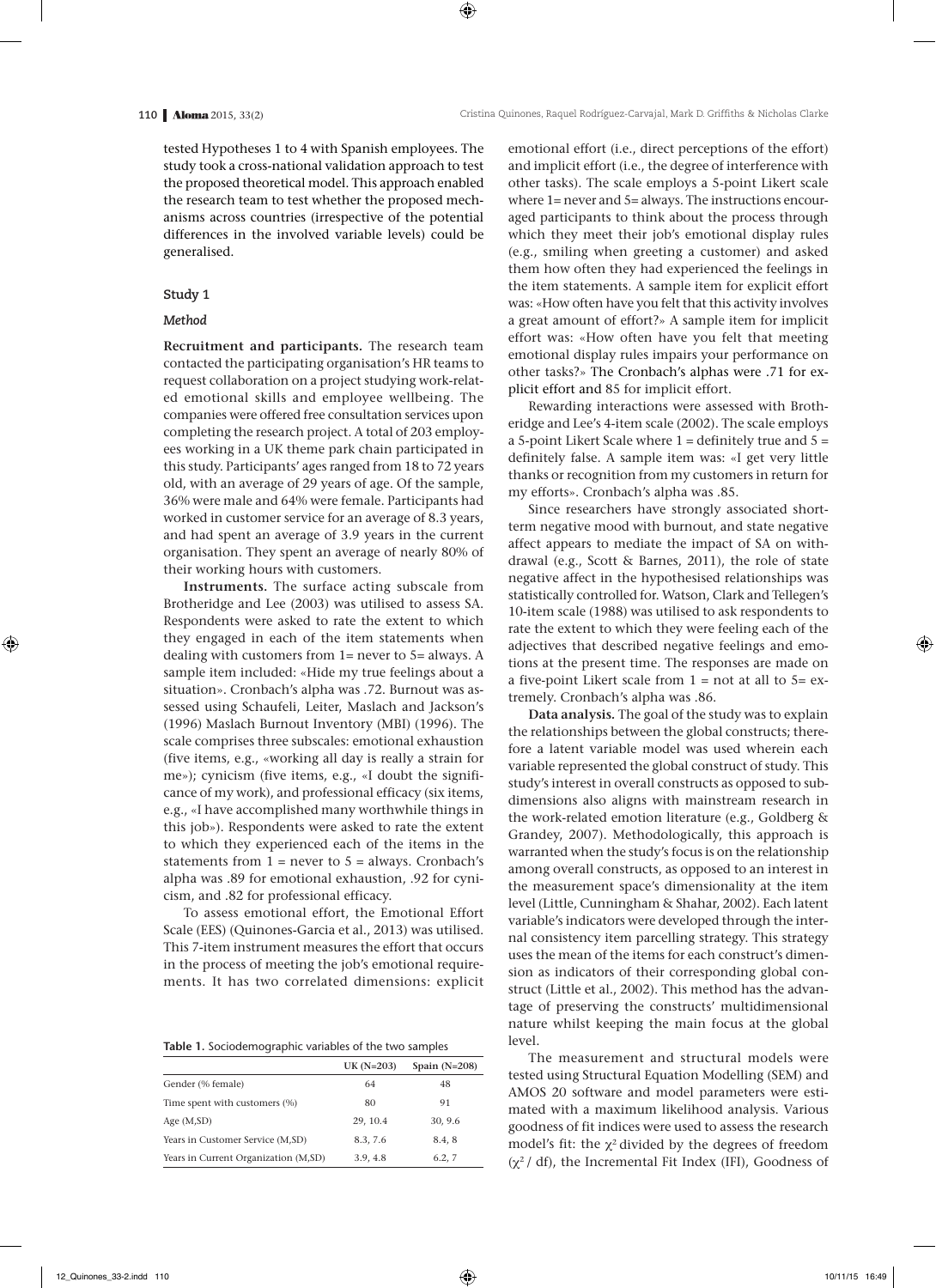

**Figura 1a.** Full Mediation Model and Standardized Path Coefficients (Study 1) Note: \* *p* < .05, \*\**p* < .01, \*\*\**p* < .001

Fit Index (GFI), the Comparative Fit Index (CFI), the Standardised Root Mean Square Residual (SRMR) and the Root Mean Square Error of Approximation (RM-SEA). The recommended thresholds to assess model fit were as follows: the  $\chi^2$  / *df* value should be lower than 3, the values of CFI, GFI and IFI should be above .9. Finally, SRMR and RMSEA values below .10 and .05 indicated reasonable and good fit respectively (e.g., Hair, Anderson, Tatham & Black, 1998). The mediation hypothesis was tested following James, Mulaik & Brett's (2006) procedure with SEM. This method involves comparing the fit of a model that has a path from the independent variable to the dependent variable in the mediator's presence (i.e., partial mediation model), to one where that path is deleted (i.e., full mediation). The full mediation model's fit was compared to a partial mediation model whilst controlling for the influence of negative affectivity, which was modelled as an exogenous variable affecting all the latent variables (e.g., Markel & Frone, 1998). The most parsimonious model was retained (i.e., full mediation model) unless comparison of fit between the two nested models suggested that the model with the added path had a significantly better fit.

## *Results*

The main diagonal in Table 2a illustrates the correlations, means, and standard deviations of the study's main variables. As expected, burnout positively correlated with emotional effort, thus supporting Hypothesis 1 ( $r = .622$ ,  $p < .001$ ). Similarly, emotional effort also correlated with SA  $(r = .515, p < .001)$ . This provided preliminary support for Hypothesis 2.

Item parcels using the construct dimensions as indicators of the latent variables were developed. Subsequently, the measurement model's fit was tested including all study variables, and the model achieved a good fit (CFI=.965, GFI=.939, IFI=.966, SRMR=.04, RMSEA=.06). All indicators loaded significantly in the intended latent factors (see Figure 1a). In order to test the latent constructs' internal consistency, factor loadings were used to estimate construct reliability. These values were above the recommended threshold of .6 (Fornell & Larcker, 1981).

Next, the structural model and the study's hypotheses were tested. Figure 1a highlights the standardised path coefficients. Hypothesis 1 was confirmed (r=.257, *p*<.001). Hypothesis 2 predicted that emotional effort and rewarding interactions mediated the relationship between SA and burnout. Following James et al.'s (2006) procedure, full mediation as a baseline model was tested. This model included four paths, two from the independent variable (i.e., SA) to the mediators (i.e., emotional effort and rewarding interactions) and two from the mediators to the outcome (i.e., burnout). In contrast, the partial mediation model had an additional path from SA to burnout. Table 2b presents the model fit indices. Although the partial mediation also showed acceptable fit, the differences between this and the mediation model were not statistically significant  $(\Delta \chi^2 (1))$ = 0.40, n.s.), and the AIC index of the full mediation model was lower than that of the partial one (AIC=147.8). Consequently, the full mediation model that aligned with the parsimonious principle was preferred.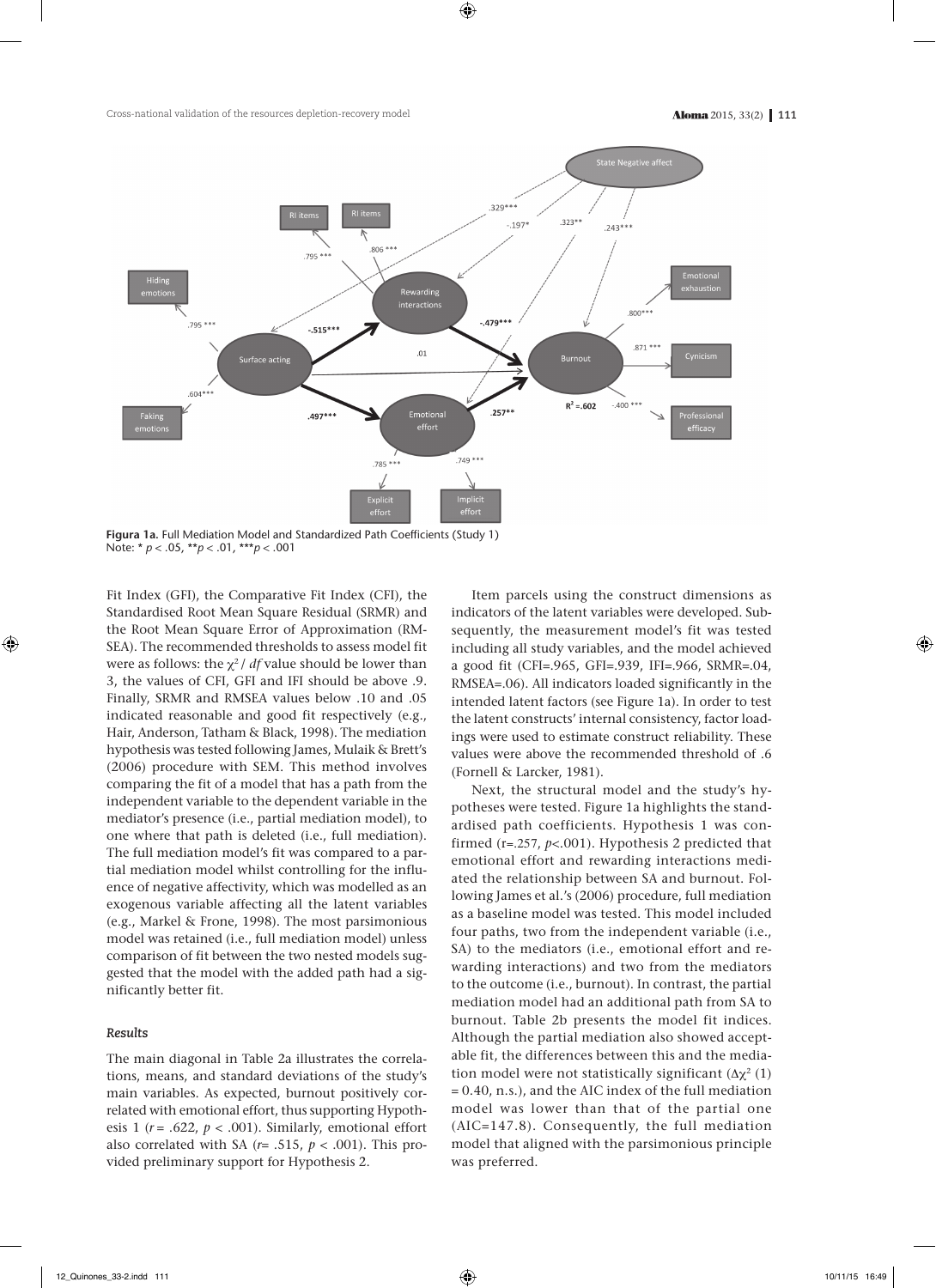| Table 2a. Mean, Standard Deviation and Correlations of the Variables in Study 1 (British sample) |  |  |  |
|--------------------------------------------------------------------------------------------------|--|--|--|
|--------------------------------------------------------------------------------------------------|--|--|--|

|                          | $M_{\rm UK}$ | $SD_{UK}$ |            |            |            | 4         |       |
|--------------------------|--------------|-----------|------------|------------|------------|-----------|-------|
| 1 Surface Acting         | 2.12         | .58       | (.70)      |            |            |           |       |
| 2 Effort                 | 2.06         | .63       | $.515***$  | (.74)      |            |           |       |
| 3 Rewarding interactions | 2.21         | .89       | $-.507***$ | $-.558***$ | (.85)      |           |       |
| 4 Burnout                | 2.09         | .73       | $.448***$  | $.622***$  | $-.691***$ | (.73)     |       |
| 5 State Negative Affect  | 5.3          | .21       | $.311***$  | $.491***$  | $-.367***$ | $.539***$ | (.86) |

*Note:*  $\uparrow p$  < .10,  $\uparrow p$  < .050, $\uparrow \uparrow p$  < .010, $\uparrow \uparrow \uparrow p$  < .001. Construct reliabilities are presented into brackets

**Table 2b.** Measurement and Structural Models for the Resources Depletion-Recovery Model (Study 1: British Sample)

| <b>Model Specification</b> | $\mathcal{V}^2$ | df | $\chi^2/df$ | <b>CFI</b> | GFI  | IFI  | <b>SRMR</b> | <b>RMSEA</b> | $\Delta\chi^2(p)$ | AIC     |
|----------------------------|-----------------|----|-------------|------------|------|------|-------------|--------------|-------------------|---------|
| <b>Measurement Model</b>   | 76.5            | 45 | 1.70        | .965       | .939 | .966 | .04         | .06          | $- - -$           | $- - -$ |
| <b>Structural Model</b>    |                 |    |             |            |      |      |             |              |                   |         |
| S1 Full Mediation          | 85.8            | 47 | 1.82        | .957       | .933 | .958 | .05         | .06          | $\sim$            | 147.8   |
| S2 Partial Mediation       | 85.8            | 46 | 1.85        | .956       | .933 | .957 | .05         | .06          | .040<br>(N.S.)    | 149.8   |

*Note*:  $x^2$  Chi Square differences; *df* Degrees of freedom; CFI\_Comparative Fit Index; Goodness-of-Fit statistic (GFI); IFI\_ Incremental Fit Index; SRMR Standardised Root mean Square Residual; RMSEA\_Root Mean Square Error of Approximation. ∆c2 (*p*)\_ Increment of Chi Square and probability; N.S. \_ *p* > .05.

#### **Study 2**

In Study 1 initial evidence was found that supports the hypothesis of the combined effect of the resources depletion-recovery process. Study 2 had two objectives. The first was to examine whether the model could be replicated using a sample from a different country, thus cross-validating the findings (Hypothesis 1-3). The second was to test the extent to which recovery ability moderated emotional effort's mediation effect (Hypothesis 4).

#### *Method*

**Recruitment and participants***.* The same procedure as in Study 1 was followed. A total of 208 employees working in the theme park industry in Spain participated in the study (female=48%, male=52%). Participants' ages ranged from 17 to 61 years old (mean=30 years). Participants were recruited using the same procedure as in Study 1.

**Instrument adaptation and measurement invariance***.* Because no Spanish version existed, a member of the research team who is a native Spanish speaker with high proficiency in English translated the items from Study 1 from English into Spanish. Following this, another author who is a native English speaker translated the items back into English and checked the translation (Grandey et al., 2005). Additionally, Measurement Invariance (MI) tests were conducted to ensure that the instruments were measuring the same constructs. In the context of cross-national research, lack of measurement invariance is just as threatening to the adequacy of a study's findings for hypothesis testing as the instruments' lack of reliability and validity would be (Vandenberg & Lance, 2000). Although a latent variable approach with global constructs was used, the research team initially tested measurement invariance at the item level to limit model misspecification at the aggregate level (Little et al., 2002).

Measurement Invariance tests with Multigroup Confirmatory Factor Analysis were conducted using AMOS 20. The first level of invariance (i.e., configural invariance) was demonstrated by fitting the model simultaneously with two groups and showing a good model fit. The next level assessed metric invariance, the most fundamental test of measurement invariance across groups. If invariance holds here, then items convey the same meaning across different groups and the latent constructs underlying these items are comparable across groups (Cheung & Rensvold, 2002). To support the invariance model with no constraints across groups (i.e., allowing factor loadings to vary freely across countries), it was compared to a model with the added constraint of equal factor loadings across samples. Since these are nested models, the  $\chi^2$ difference test can be computed. A non-significant difference supports metric invariance. It should also be noted that full metric invariance is very rare, and that partial measurement invariance is more common. Nevertheless, many researchers argue that provided that one actually keeps the latter to a minority of items, group comparisons are not affected (Cheung & Rensvold, 2002).

Lee and Brotherdige's SA subscale (2006) was translated into Spanish as no version existed. Cronbach's alpha was .76. A validated Spanish version of the Maslach Burnout Inventory (MBI) from Salanova, Schaufeli , Llorens, Peiro & Grau (2000) was utilised to assess burnout. Cronbach's alpha was .92 for emotional exhaustion, .90 for cynicism, and .88 for professional efficacy. The Spanish version of the EES was utilised to assess emotional effort (Quinones-García et al., 2013). Cronbach's alpha was .75 for explicit effort and .80 for implicit effort. Rewarding interactions were measured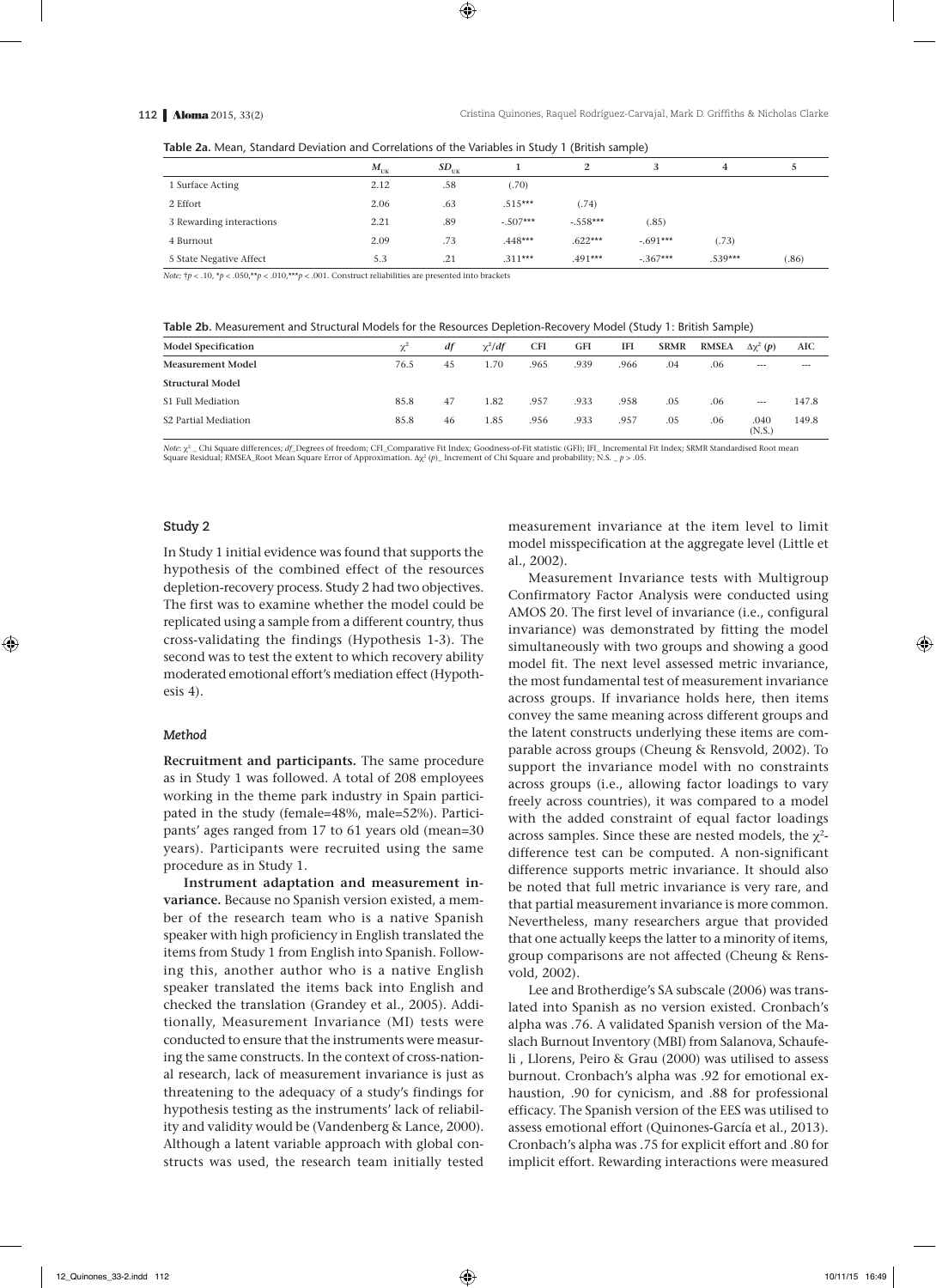

**Figura 1b.** Full Mediation Model and Standardized Path Coefficients (Study 2). Note: \* *p* < .05, one tailed, \*\**p* < .01, \*\*\**p* < .001

with Brotheridge and Lee's (2002) instrument. This was translated into Spanish and MI was tested. Cronbach's alpha was .88. The previously validated Spanish version of Watson et al.'s (1988) scale was utilised to assess negative affect. Cronbach's alpha was .84. Finally, recovery ability was assessed with a Spanish version of Sonnentag's scale (Moreno-Jiménez et al., 2009). This six-item scale includes items about relaxation, mastery and psychological detachment. A sample item was: «I'm able to switch off and relax after work». Respondents were asked to rate the extent to which they experienced each of the statements on a scale from *1=strongly disagree to 5=strongly agree.* In this study, Cronbach's alpha was .82.

**Data analysis**. Hypotheses 1 and 2 were tested following the same strategy as described in Study 1. Hypotheses 3 and 4 were tested with Muller et al.'s (2005) moderated mediation procedure. In order to achieve this, the following conditions had to be met:

- 1. There is a significant effect of the predictor variable (*X*) on the outcome variable (*Y*) and the non-significant interaction effect between moderator and predictor variable (*XMo*) with regards to the dependent variable (*Y*). (*Y* =  $\beta_{11}X + \beta_{12}Mo + \beta_{13}Xmo$ , where  $\beta_{11} \neq 0$  and  $\beta_{12} = 0$ ).
- 2. There is an interaction effect between the moderator and predictor variable (*MoX*) with the mediator variable as dependent variable (*Med*) or a significant effect between the predictor variable (*X*) and the mediator variable (*Med*), (*Med* =  $\beta_{31}X + \beta_{32}Mo + \beta_{33}$  $XMo + \beta_{34}Med + \beta_{35}MedMo$ , where  $\beta_{34}Med \neq 0$  or  $\beta_{35}$ *MedMo*  $\neq$  0).

Depending on which betas were significant in the

previous step, two conditions had to be met. First, if there was an interaction effect between the moderator and predictor (*MoX*) in relationship with the mediator from the previous step, there must also be a significant effect of the mediator variable (*Med*) in the relationship with the criterion variable. Conversely, if in Step 2 the predictor variable was significant, then there must also be a significant interaction between the mediator and the moderator variable (*MedMo*) with the criterion variable (*Y*) (*Y* =  $\beta_{31}X + \beta_{32}Mo + \beta_{33}XMo$ +  $\beta_{34}$ *Med* +  $\beta_{35}$ *MedMo*, where  $\beta_{34}$ *Med* ≠ 0 or  $\beta_{35}$ *MedMo*  $\neq 0$ ).

Finally, it should also be noted that these are the minimum requirements, but it is also moderated mediation when all four conditions from Steps 2 and 3 hold. Although it is likely that the interaction between the mediator and moderator holds, this is not a necessary condition to establish moderated mediation (Muller et al., 2005, p. 856). The hypothesis with an integrated moderated mediation analysis (using the PROCESS macro) was also tested and yielded similar results.

### *Results*

Table 3 highlights the measurement invariance test results. The same internal consistency strategy was followed for item parcelling as in Study 1. The resulting measurement model achieved a good fit (CFI=.955, IFI=.956, GFI=.933, SRMR=.04, RMSEA=.08). Table 4a presents descriptive and bivariate correlations. The negative association between recovery ability and burnout confirms Hypothesis 3 ( $r = -0.406$ ,  $p < 0.001$ ).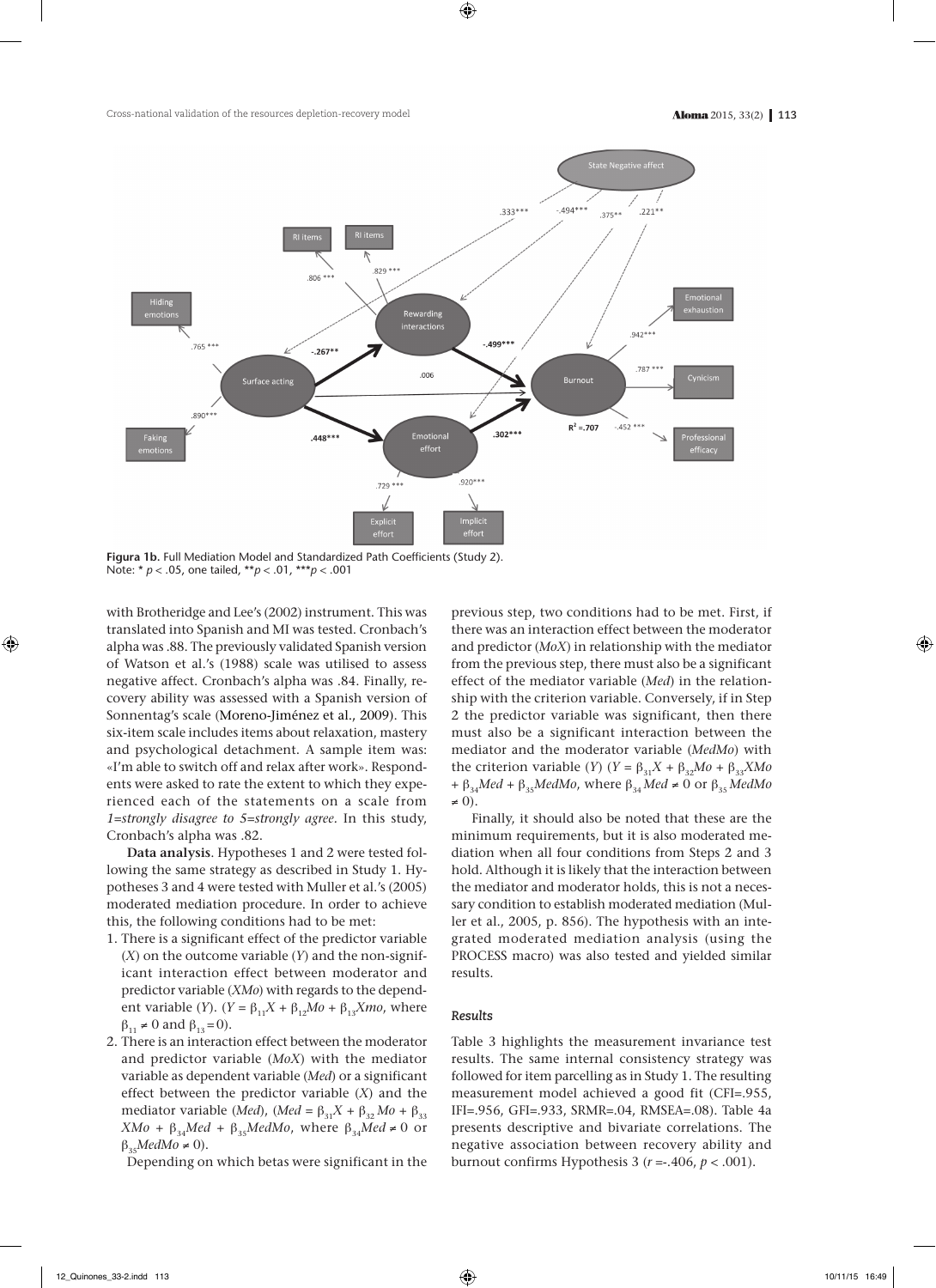| <b>Table 3.</b> Measurement Invariance of the Study Instruments for the British Sample (Study 1) and the Spanish Sample (Study 2) |  |  |  |
|-----------------------------------------------------------------------------------------------------------------------------------|--|--|--|
|-----------------------------------------------------------------------------------------------------------------------------------|--|--|--|

| Scale                     | Model<br>Specification           | $\chi^2$ (df, p)        | <b>CFI</b> | <b>IFI</b> | <b>SRMR</b> | $\Delta\chi^2$      | $\Delta$ CFI   | <b>Statistical</b><br>differences |
|---------------------------|----------------------------------|-------------------------|------------|------------|-------------|---------------------|----------------|-----------------------------------|
| Surface acting            | Configural<br>Invariance         | 30.11<br>(15; p < .05)  | .977       | .978       | .05         | $\cdots$            | $\overline{a}$ | $---$                             |
|                           | <b>Full Metric</b><br>Invariance | 47.04<br>(21; p < .05)  | .961       | .962       | .05         | 16.93<br>(p<.05)    | .01            | Significant                       |
|                           | Partial Metric<br>Invariance*    | 38.89<br>(19; p < .05)  | .970       | .971       | .05         | 8.67<br>$(p=.071)$  | .01            | Not significant                   |
| Emotional effort          | Configural<br>Invariance         | 92 (24; $p < .05$ )     | .943       | .944       | .03         | $\cdots$            | $\overline{a}$ | ---                               |
|                           | <b>Full Metric</b><br>Invariance | 102.4<br>(29; p < .05)  | .939       | .939       | .04         | 10.41<br>$(p=.060)$ | .00            | Not significant                   |
| Rewarding<br>interactions | Configural<br>Invariance         | 12.10<br>(4; p < .05)   | .990       | .990       | .01         | $\cdots$            | ---            | $---$                             |
|                           | <b>Full Metric</b><br>Invariance | 14.85<br>(7; p < .05)   | .990       | .990       | .01         | 2.75<br>$(p=.441)$  | .00            | Not significant                   |
| Burnout                   | Configural<br>Invariance         | 421.2<br>(192; p < .05) | .960       | .960       | .06         | $---$               | ---            | $\cdots$                          |
|                           | <b>Full Metric</b><br>Invariance | 461.7<br>(205; p < .05) | .960       | .960       | .06         | .42<br>$(p=.514)$   | .00            | Not<br>Significant                |
| Negative Affect           | Configural<br>Invariance         | 184.1<br>(65, p < .05)  | .929       | .930       | .06         | ---                 | ---            | ---                               |
|                           | <b>Full Metric</b><br>Invariance | 213.9<br>(71, p < .05)  | .891       | .892       | .08         | 61.8<br>(p<.05)     | .03            | Significant                       |
|                           | Partial Metric<br>Invariance*    | 169.9<br>(69, p < .05)  | .927       | .928       | .05         | 7.3                 | .00            | Not significant                   |

*Note*: Partial Metric Invariance\* most items were invariant.  $\chi^2$  \_ Chi Square differences; *df*\_Degrees of freedom; CFI\_Comparative Fit Index; IFI\_ Incremental Fit Index; SRMR\_ Standardised Root mean Square Residual; Δχ2 (*p*)\_ Increment of Chi Square; ΔCFI\_Increment Comparative Fit Index

Subsequently, the structural model and the model fit indices were tested (see Table 4b). Figure 1b shows the standardised path coefficients. In line with the results that were obtained in Study 1, emotional effort significantly related to burnout (β=.302, *p*<.001), thus supporting Hypothesis 1. Furthermore, emotional effort and rewarding interactions fully mediated the relationship between SA and burnout, further supporting Hypothesis 2. As shown in Tables 4a and 5, Hypothesis 3 was also confirmed, meaning that recovery ability was negatively related to burnout.

The moderated mediation effects were initially tested with the study's global constructs and no significant effects were found. Since the global constructs (burnout and emotional effort) were multidimensional, moderated mediation tests were conducted independently for each dimension of the constructs in order to rule out any unique effects at this level. It was found that recovery ability significantly moderated the mediation effect of implicit effort on the relationship between surface acting and emotional exhaustion (see Table 5). Therefore, initially, the relationship between SA and exhaustion was significant, and there was a lack of significant correlation of the interaction between the predictor and moderator variables. Surface acting significantly correlated with the mediator variable when it was introduced to the latter as a dependent variable. Finally, the interaction between the mediator

and the moderator was significant and the Sobel test confirmed a reduction in the significant coefficient for surface acting. Therefore, partial moderated mediation was confirmed (*z* = 2.54; *p* < .001).

In order to aid in the interpretation of this moderated mediation effect, Cohen et al.'s simple slope test (2003) was applied. At high levels of recovery ability, the correlation between implicit emotional effort and exhaustion was not significant ( $b = .125$ ;  $t = 1.745$ ;  $p =$ .085). However, at low levels of recovery ability, the correlation was positive and significant (*b* = .299; *t* = 4.197;  $p < .001$ ). With regards to explicit emotional effort, all conditions were met except for the last one, as the interaction between the mediator and the moderator was not significant at .05 (*b* = .098; *p* = .068). Therefore, moderated mediation with the explicit effort dimension was not supported. In view of this, Hypothesis 4 was only confirmed for the implicit effort dimension (i.e., only partial support was found).

## **General Discussion**

The objectives of the present study were twofold: (i) to develop and test the resources depletion-recovery process, and (ii) to cross-nationally validate this model across two countries (UK and Spain) with different traditions regarding «service with a smile». Building on COR theory, the mechanisms were identified that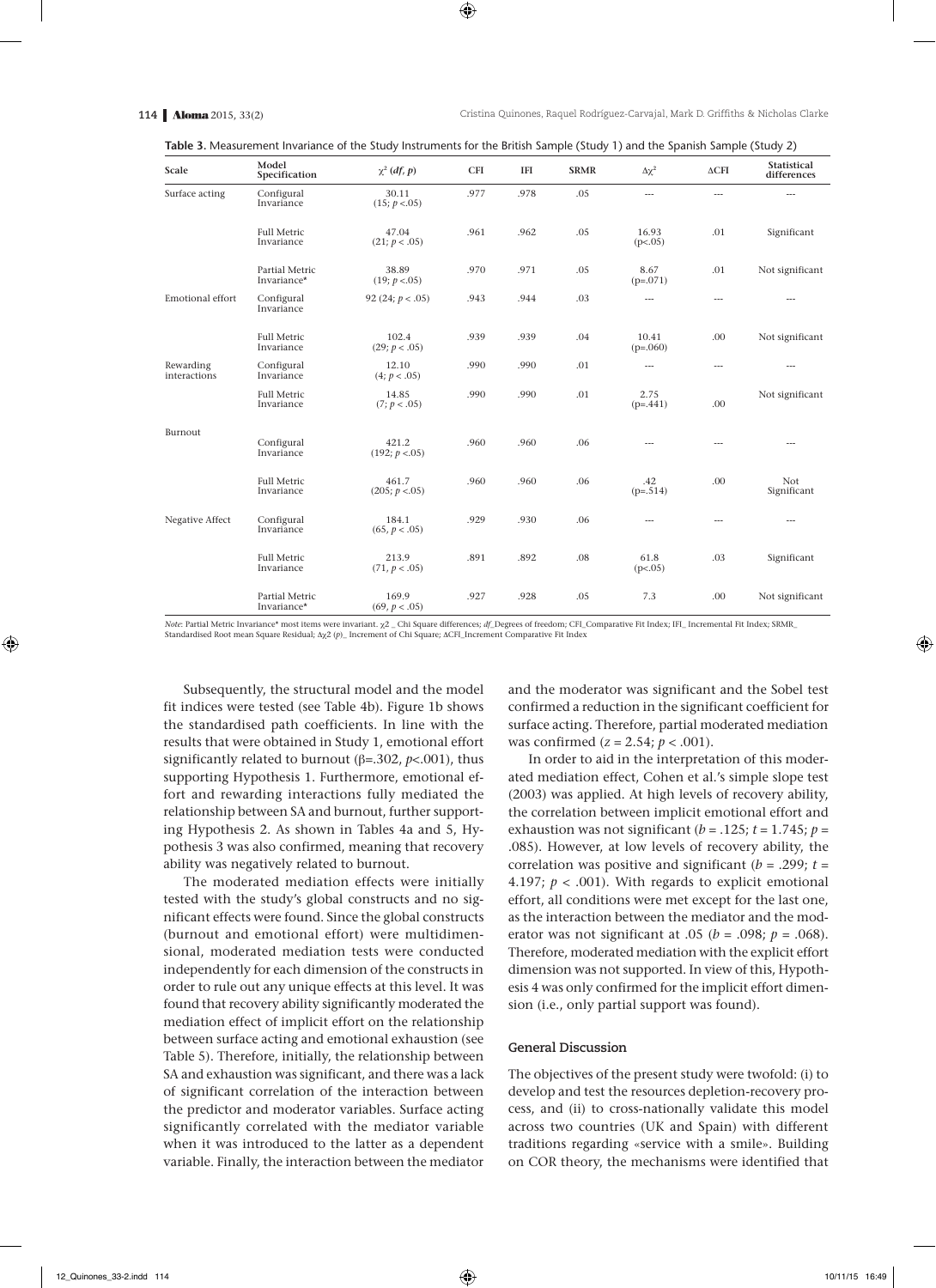| Table 4a. Mean, Standard Deviation and Correlations of the Variables in Study 2 (Spanish sample) |  |  |  |
|--------------------------------------------------------------------------------------------------|--|--|--|
|--------------------------------------------------------------------------------------------------|--|--|--|

|                          | $M_{\underline{\text{Spain}}}$ | $SD_{\frac{Spin}{}}$ |            |            |            | 4          |            | 6     |
|--------------------------|--------------------------------|----------------------|------------|------------|------------|------------|------------|-------|
| 1 Surface Acting         | 1.92                           | .53                  | (.81)      |            |            |            |            |       |
| 2 Effort                 | 2.50                           | .85                  | $.553**$   | (.82)      |            |            |            |       |
| 3 Rewarding interactions | 2.75                           | 1.11                 | $-.420***$ | $-.706***$ | (.82)      |            |            |       |
| 4 Burnout                | .64                            | .92                  | 428***     | .691***    | $-.800***$ | (.78)      |            |       |
| 5 State Negative Affect  | 5.19                           | 0.20                 | $.329***$  | $.523***$  | $-.600***$ | $.655***$  | (.84)      |       |
| 6 Recovery ability       | 4.26                           | .70                  | $-.174*$   | $-.215**$  | $.350***$  | $-.406***$ | $-.248***$ | (.82) |

*Note*:  $\frac{1}{7}p < .10$ ,  $\frac{1}{p} < .050$ ,  $\frac{1}{7}p < .010$ ,  $\frac{1}{7}p < .001$ . Construct reliabilities are presented into brackets

| Table 4b. Measurement and Structural Models for the Resources Depletion-Recovery Model (Study 2: Spanish Sample) |  |  |
|------------------------------------------------------------------------------------------------------------------|--|--|
|                                                                                                                  |  |  |

| 41 | 2.33 | .955 | .933 | .956 | .04 | .08 | $---$        |       |
|----|------|------|------|------|-----|-----|--------------|-------|
|    |      |      |      |      |     |     |              |       |
| 35 | 2.88 | .945 | .918 | .946 | .06 | .09 | $\cdots$     | 163.1 |
| 34 | 2.97 | .944 | .918 | .945 | .06 | .09 | $.05$ (N.S.) | 165.1 |
|    |      |      |      |      |     |     |              |       |

*Note*:  $\chi$ <sub>2</sub> \_ Chi Square differences; *df*\_Degrees of freedom; CFI\_Comparative Fit Index; Goodness-of-Fit statistic (GFI); IFI\_ Incremental Fit Index; SRMR Standardised Root mean Square Residual; RMSEA\_Root Mean Square Error of Approximation.  $\Delta \chi^2(p)$  Increment of Chi Square and probability; N.S. \_ *p* > .05.

ultimately explain the emotional depletion process that occurs when the occupational role requires faking emotions (i.e., emotional effort and unrewarding customer interactions). Furthermore, it was found that individuals' ability to engage with recovery experiences after work were able to mitigate the impact of the effort that occurs with faking emotions. Since measurement invariance confirmed that the instruments were measuring equivalent constructs in both the UK and Spain, the cross-national validation process results offer strong support that the identified mechanisms are key to understanding the correlation between SA and burnout in these two countries.

Initially, Anglo-Saxon studies dominated the workrelated emotion literature in the leisure industry and in other service sectors. However, in recent years, there have been increasing numbers of studies from Europe and Asia. Examples include Grandey et al.'s French study (2005), Allen et al.'s Chinese study, and Bozionelos and Kiamou's Greek study (2008). By incorporating a Spanish sample, this study also contributes to the understanding of how work-related emotion affects employees' psychological and physical wellbeing in a national context where the «service with a smile» concept has had a shorter lifespan than in the Anglo-Saxon culture. In spite of these differences, and in line with the other Latin-European studies, the study also confirmed that faking emotions is equally costly to individuals in these countries (e.g., Zammuner & Galli, 2005). Cross-national studies that explicitly ad-

**Table 5.** Moderated mediation effect of Recovery Ability on the relationship between Surface Acting and Emotional Exhaustion (Burnout)

| Model Summary                        |             | Dependent variables |                      |  |  |  |  |  |
|--------------------------------------|-------------|---------------------|----------------------|--|--|--|--|--|
| Standardised coefficients            | Exhaustion  | Effort (implicit)   | Exhaustion (burnout) |  |  |  |  |  |
| Step 1: Control Vbs. $(\Delta R^2)$  | $(.425***)$ | $(.147***)$         | $(.425***)$          |  |  |  |  |  |
| Age                                  | .125        | $-.004$             | .126                 |  |  |  |  |  |
| Gender                               | .017        | .010                | .011                 |  |  |  |  |  |
| Negative Affectivity                 | .547        | $.304***$           | $.483***$            |  |  |  |  |  |
| Step 2: $X(\Delta R^2)$              | $(.035***)$ | $(.077***)$         | $(.035***)$          |  |  |  |  |  |
| Surface acting                       | $.179***$   | $.291***$           | $.113*$              |  |  |  |  |  |
| Step 3: Mo $(\Delta R^2)$            | $(.033***)$ | (.001)              | $(.033***)$          |  |  |  |  |  |
| Recovery ability                     | $-.191**$   | .023                | $-.201**$            |  |  |  |  |  |
| Step 4: XMo $(\Delta R^2)$           | (.001)      | (.001)              | (.001)               |  |  |  |  |  |
| Surface acting *Recovery ability     | $-.035$     | $-.034$             | $-.077$              |  |  |  |  |  |
| Step 5: Med and MedMo $(\Delta R^2)$ |             |                     | $(.047***)$          |  |  |  |  |  |
| Effort (implicit)                    |             |                     | $.210***$            |  |  |  |  |  |
| Effort (implicit)*recovery ability   |             |                     | $.118*$              |  |  |  |  |  |
| Adjusted $R^2$                       |             |                     | .52                  |  |  |  |  |  |

Note:  $\frac{1}{10}$  < .050,\*p < .050,\*\*p < .010,\*\*\*p < .001, X Independent variable; Mo Moderator; XMo Interaction between moderator and independent variable; MedMo Interaction between Mediator and Moderator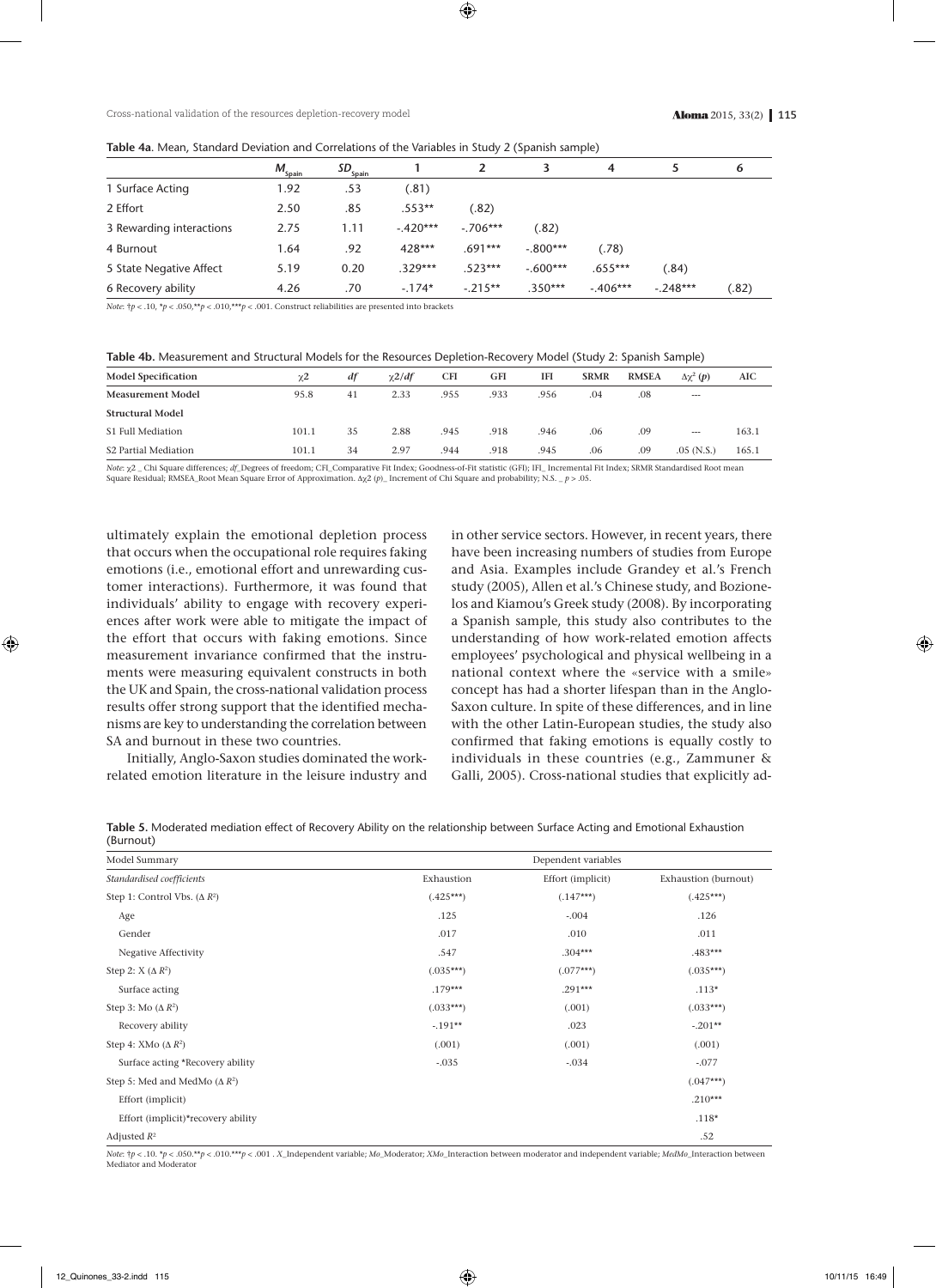

**Figura 2.** Moderated mediation effect of Recovery Ability on the relationship between Surface Acting and Emotional Exhaustion (Burnout) (Study 2)

dress the underlying psychological mechanisms across different countries are scarce. Within a globalised service-based economy with a high level of multinational employment, understanding the impact that specific job demands have on employees' productivity and health across different national backgrounds is of paramount importance. The cross-national model testing approach in the present study led to the conclusion that regardless of differences in levels of use of EL across countries, the psychological mechanisms underlying the link between SA and burnout may be the same in both Spanish and British employees in the leisure industry. Thus, the study provides preliminary evidence that in both countries faking the emotions that the job requires can result in a dangerous net resource loss due to a combined mechanism of high effort investment and a lack of customer recognition, thus impeding the resources recovery process.

Findings from the present study also provide some support for the positive impact of distal resources recovery processes, which may serve to lessen burnout symptoms. Following COR, recovery experiences were conceptualised as resource investment activities to the extent to which they could alleviate the negative impact of resource depletion on burnout. More specifically, it was found that recovery experiences moderated the negative impact that implicit effort had on emotional exhaustion. Consequently, the higher the recovery ability individuals reported, the lower the interference with other tasks they would perceive when performing work-related emotion via SA. These findings are in line with other phenomena that others have presented in the recovery literature (e.g., Sonnentag & Fritz, 2007). However, it should be noted that the study's results show that the moderated mediation was only significant for implicit effort and not for explicit effort. One potential explanation for these differences may be to do with the direct appraisal of these processes. Unlike explicit effort, implicit effort refers to a less consciously perceived effort that can be estimated by the degree of interference that work-related emotion has with other tasks. Similarly, the result of a successful recovery process may not necessarily be a consciously observed event, yet could still be one that provides employees with the resources to face a hard work day. This merits further study, ideally from a time-series design that incorporates the assessment of the effect of recovery on daily levels of emotional effort and strain. Nevertheless, the present study has identified alternative routes to ease the impact of effort should other means be unable to reduce it.

Among the study's limitations is common method bias. Nevertheless, Conway and Lance's (2010) steps were followed to minimise this risk. For instance, measures with good construct validity were used by ensuring that the measurement model had a good fit for each construct of study, and items loaded in their respective latent variables. Furthermore, the research team tried to minimise common method bias problems in the study's design by minimising social desirability (e.g., highlighting that questionnaires were confidential and anonymous). Additionally, there are inherent limitations to the cross-sectional nature of the study. Nevertheless, the consistency of the mediation effects in two independent samples provides strong evidence for the sequential order that was proposed in the theoretical model.

Additionally, the choice of item parcel and global construct analyses could be a threat to model misspecification. Nevertheless, since the data were modelled at the item level when conducting multidimensional and measurement invariance tests prior to item parcelling, the risk was minimised (e.g., Little et al., 2002). Finally, Hypothesis 4 refers to global effects, whereas moderated mediation tests were only significant for sub-dimensions that could be perceived as capitalization on chance. However, the results offer important insights that merit further study. Future investigation with time series and longitudinal methodology is also required to confirm the sequential development of the process. In particular, time series studies can help to analyse the immediate (rather than the aggregate) effects of rewarding interactions with customers and emotional effort and to identify alternative strategies for resources recovery.

Given that the job role's emotional requirements can be difficult to avoid in customer interactions within the leisure field, a number of practical implications can be derived from the present study. First, Human Resources should assess individuals' differences to the extent to which they perceive high effort in meeting display rules at the recruitment stage. Second, in order to maintain work-life balance and in view of the positive consequences of recovery ability, there is a need for organizational intervention in breaking up resource loss cycles at work and encouraging resource gain. Correspondingly, it is the organization's responsibility to ensure that it distributes working hours in such a way that their employees still benefit from quality time off work, especially in the leisure sector where employees tend to work shifts. By doing this, organisations demonstrate concern for employees' physical and psychological health and minimize the potentially harmful consequences of so-called «service with a smile».

The cross-nationally validated resources depletionrecovery model moves the attention beyond SA (which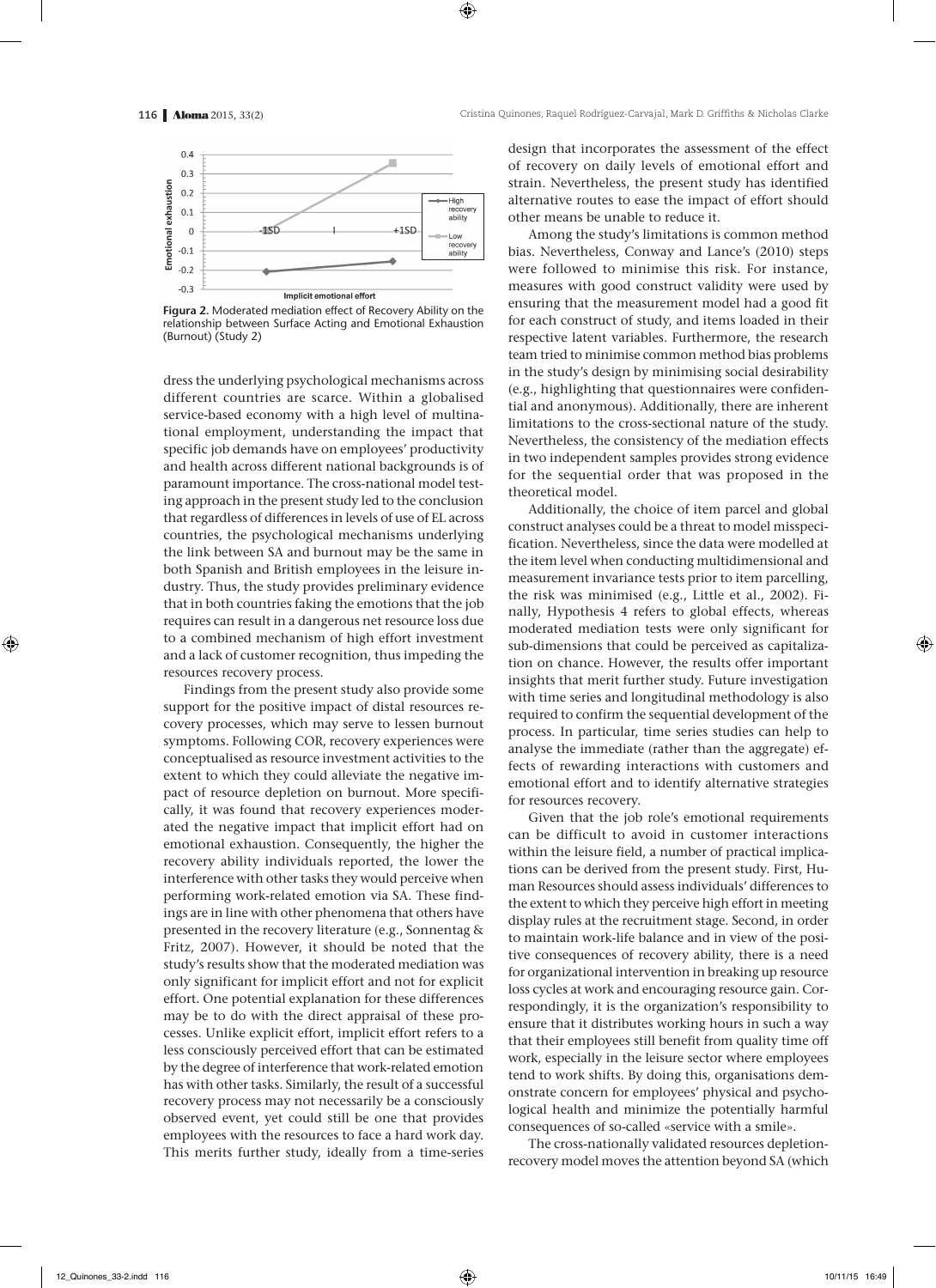is a more distal correlate of burnout) and clearly identifies the variables that account for employees' exhaustion in roles where work-related emotion is highly salient. By having more accurate explanations of the exhaustion that occurs in the process of meeting the job role's emotional requirements, managers are better equipped to develop sound interventions that help prevent these problems from occurring in the first place.

**Acknowledgements:** The project design was supported by a Fundesfor PhD scholarship granted to the first author. The data collection in Spain was supported by Abbey Santander bursary.

## **References**

- Allen, J. A., Diefendorff, J. M., & Ma, Y. (2014). Differences in emotional labor across cultures: A comparison of Chinese and US service workers. *Journal of Business and Psychology*, *29*(1), 21-35.
- Bozionelos, N. & Kiamou, K. (2008). Emotion work in the Hellenic frontline services environment: How it relates to emotional exhaustion and work attitudes. *International Journal of Human Resource Management, 19*(6), 1108-1130. doi: 10.1080/09585190802051410
- Brotheridge, C. M. & Grandey A. A. (2002). Emotional labor and burnout: comparing two perspectives of people work. *Journal of Vocational Behavior, 60*(1), 17-39. doi: 10.1006/jvbe.2001.1815
- Brotheridge, C. M. & Lee R T. (2002). Testing a conservation of resources model of the dynamics of emotional labor. *Journal of Occupational Health Psychology, 7*(1)**,** 57-67. doi: 10.1037/1076-8998.7.1.57
- Brotheridge, C. M. & Lee, R. T. (2003). Development and validation of the Emotional Labour Scale. *Journal of Occupational and Organizational Psychology* , *76*(3),365-379. doi: 10.1348/096317903769647229
- Brunner-Sperdin, A. & Peters, M. (2009). What influences guest's emotions? The case of high quality hotels. *International Journal of Tourism Research, 11*, 171-183.
- Cheung, G. W. & Rensvold, R. B. (2002). Evaluating goodness-of-fit indexes for testing measurement invariance. *Structural Equation Modelling, 9*, 233-255. doi: 10.1207/S15328007SEM0902\_5
- Cohen, J. Cohen, P., West, S. G. & Aiken, L. S.(2003). *Applied multiple regression/correlation analysis for the behavior sciences.* London: Lawrence Erlbaum.
- Conway, J.M. & Lance, C. E. (2010). What reviewers should expect from authors regarding common method bias in organizational research. *Journal of Business and Psychology*, *25*, 325-334. doi: 10.1007/ s10869-010-9181-6
- Côté, S. (2005). A social interaction model of the effects of emotion regulation on work strain. *Academy of Management Review, 30*(3), 509-530. doi:10.5465/ AMR.2005.17293692
- Fornell, C. & Larcker, D. G. (1981). Evaluating structural equation models with unobservable variables and measurement error. *Journal of Marketing Research*,

*18*, 39-50. doi:10.2307/3151312

- Goldberg, L. S., & Grandey, A. A. (2007). Display rules versus display autonomy: Emotion regulation, emotional exhaustion, and task performance in a call center simulation. *Journal of Occupational Health Psychology, 12*(3), 301-318.
- Goodwin, R. E. (2011). Understanding the relationship between emotional labor and effort. In C. E. J. Hartel, N. M. Ashkanasy & W. J. Zerbe (Eds.), *Research on emotions in organizations: What have we learned? Ten years on* (pp. 45-71). Bingley: Emerald Group Publishing.
- Grandey, A. A. (2015). Smiling for a Wage: What Emotional Labor Teaches Us About Emotion Regulation. *Psychological Inquiry, 26*(1), 54-60.
- Grandey, A. A., Fisk, G. M., & Steiner, D. D. (2005). Must «service with a smile» be stressful? The moderating role of personal control for American and French employees. *Journal of Applied Psychology, 90*(5), 893-904. doi:10.1037/0021-9010.90.5.893
- Grandey, A. A., Rupp, D., & Brice, W. N. (2015). Emotional labor threatens decent work: A proposal to eradicate emotional display rules. *Journal of Organizational Behavior, 36*,6, 770-785.
- Groth, M., Hennig-Thurau, T., & Walsh, G. (2009). Customer reactions to emotional labor: The roles of employee acting strategies and customer detection accuracy. *Academy of Management Journal, 52*(5), 958- 974.
- Guy, M.E., Newman, M.A., & Mastracci, S.H. (2014). Emotional Labor: Putting the Service in Public Service. London:Routledge.
- Hair, J. F. Jr, Anderson, R. E., Tatham, R. L., & Black, W. C. (1998). *Multivariate data analysis* (5th ed). New Jersey: Prentice Hall.
- Han, S.J., Bonn,M.A., & Cho, M.(2016). The relationship between customer incivility, restaurant frontline service employee burnout and turnover intention. *International Journal of Hospitality Management, 52,* 97-106. doi:10.1016/j.ijhm.2015.10.002"10.1016/j. ijhm.2015.10.002
- Hobfoll, S. E. & Shirom, A. (2001). Conservation of resources theory: Applications to stress and management in the workplace. In T. Golembiewski (Ed.), *Handbook of organization behaviour* (pp.57-81). New York: Marcel Dekker.
- Hülshegera, U. R., & Schewe, A. F. (2011). On the costs and benefits of emotional labor: A meta-analysis of three decades of research. *Journal of Occupational Health Psychology, 16*(3), 361-389. doi: 10.1037/ a0022876
- James, L. R., Mulaik, S. A., & Brett, J. M. (2006). A tale of two methods. *Organizational Research Methods, 9*(2), 233-244. doi: 10.1177/1094428105285144
- Karatepe, O. M. & Uludag, O. (2008). Role stress, burnout and their effects on frontline hotel employees' job performance: Evidence from Northern Cyprus. *International Journal of Tourism Research, 10*, 111-126*.*
- Lee, R. T., & Brotheridge, C. M. (2006, August). *Validation and extension of the emotional labor scale: Eviden-*